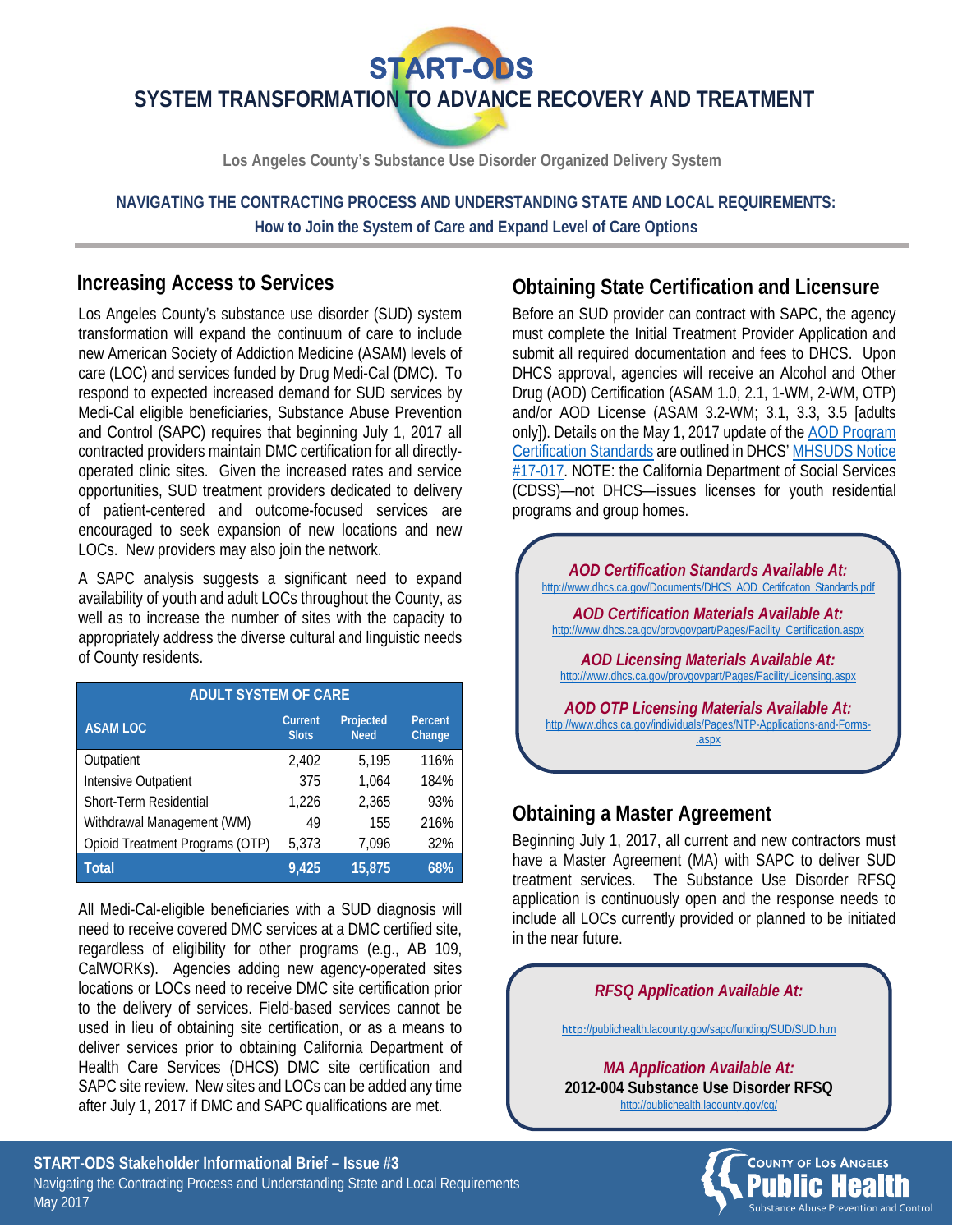The application needs to comply with all formatting and content requirements outlined in the Request for Statement of Qualifications (RFSQ) or it could be rejected by the review panel or receive an insufficient score to permit the delivery of SUD treatment services.

## **Becoming a New DMC Provider**

To become a new DMC certified provider, providers must submit the following documents to DHCS. These forms constitute the basic DMC application package; a DMC application package and application fee will need to be submitted for each LOC to be provided.

**DHCS Form 6001: DMC SUD Clinic Application DHCS Form 6009: DMC Provider Agreement DHCS Form 6010: Select Staff Disclosure DHCS Form 6207: Medi-Cal Disclosure DHCS Form 6208\*: Medi-Cal Provider Agreement \***Note: Form number may vary by services provided

The most current version of DHCS forms must be used. **Consult the DHCS Website for updated guidance and forms prior to completion and submission.**

Follow all instructions to avoid return of the application or processing delays. When submitting the application be sure to (1) not leave any blanks or use "not applicable or N/A" unless specifically permitted; (2) write the agency's legal name on each page as it appears with the Secretary of State and Internal Revenue Service, and resolve any discrepancies with these agencies before submission; (3) ensure the medical director is not barred from providing Medi-Cal services; (4) use physical addresses (not P.O. Box) and land lines (not cell); (5) notarize as required; (6) and use blue ink for signatures.

# **Adding New Levels of Care at Existing Sites**

Providers can add a LOC to existing DMC certified sites. Please note: a separate form must be submitted for each address, and it should include both current and requested LOCs provided at that location. Complete the top portion of form (page 5), mark "Other" and indicate "DMC"; additional modalities can be added on pages 33-42.

Other changes requiring submission of DHCS Form 6209 include: changes in hours of operation and addition/removal of SUD Medical Director or managing employees. For some changes, other DHCS forms may also be required.

If the new modality is a residential (ASAM 3.1, 3.3, 3.5), residential withdrawal management (ASAM 3.2-WM) or OTP, the appropriate license must be obtained first (see *Obtaining State Certification and Licensure* section above).

For changes involving the provision of Incidental Medical Services (IMS) in a residential setting, see *Incidental Medical Services* section below.

It will also be necessary to update the AOD certification or license application to reflect any new LOCs by completing DHCS Form 5255, Supplemental Application Request for Additional Services.

*DMC Certification Documents Available At:* 

**DHCS Provider Enrollment and Forms** 

*http://files.medi-cal.ca.gov/pubsdoco/prov\_enroll.asp*

#### **DHCS DMC Certification**

*http://www.dhcs.ca.gov/provgovpart/Pages/DrugMedi-CalCertificationRe-CertificationContinuedCertificationInformation.aspx* 

# **DMC Process by Level of Care**

Beginning July 1, 2017, Los Angeles County has opted-in to the Waiver, which makes available more American Society of Addiction Medicine (ASAM) LOCs to DMC beneficiaries. With the proper DMC certification and MA, SUD providers can further expand the continuum of care within their agencies and also add new sites for currently provided LOCs to expand accessibility.

## *Medication-Assisted Treatment (MAT)*

MAT is the use of pharmacological interventions (e.g., medications) in combination with counseling and behavioral health therapies to address the biomedical aspects of addiction and provide a comprehensive and whole-person approach to SUD treatment. MAT stabilizes reward pathways in the brain that are associated with addiction, and loosens the unnatural and physical grip drugs have on the brain to allow psychosocial interventions to work more effectively and enable better patient outcomes. Approved MAT include the following:

| <b>Medications for Opioid Use Disorder</b>  |                                                                                                                        |  |
|---------------------------------------------|------------------------------------------------------------------------------------------------------------------------|--|
| Buprenorphine<br>Subutex®, Suboxone®        | • Blocks euphoric effects<br>• Alleviates withdrawal and craving                                                       |  |
| Methadone<br>Methadose®, Dolophine®         | • Long-acting and slower onset of action, less<br>euphoria than other opioids<br>• Alleviates withdrawal and cravings  |  |
| Naltrexone<br>ReVia®, Depade® Vivitrol®     | • Blocks euphoric effects and decreases risk of<br>impulsive use<br>. Not an opioid and not addictive                  |  |
| Naloxone                                    | Reverses the effects of an opioid overdose in<br>emergency situations<br>. Not an opioid and not addictive             |  |
| <b>Medications for Alcohol Use Disorder</b> |                                                                                                                        |  |
| Naltrexone<br>ReVia®, Depade® Vivitrol®     | • Blocks euphoric effects and decreases risk of<br>impulsive use<br>. Not an opioid and not addictive                  |  |
| Disulfiram<br>Antabuse®                     | • Blocks acetaldehyde dehydrogenase causing<br>unpleasant effects after drinking (e.g., flushing,<br>vomiting, nausea) |  |
| Acamprosate<br>Campral®                     | • Alleviates cravings and withdrawal                                                                                   |  |

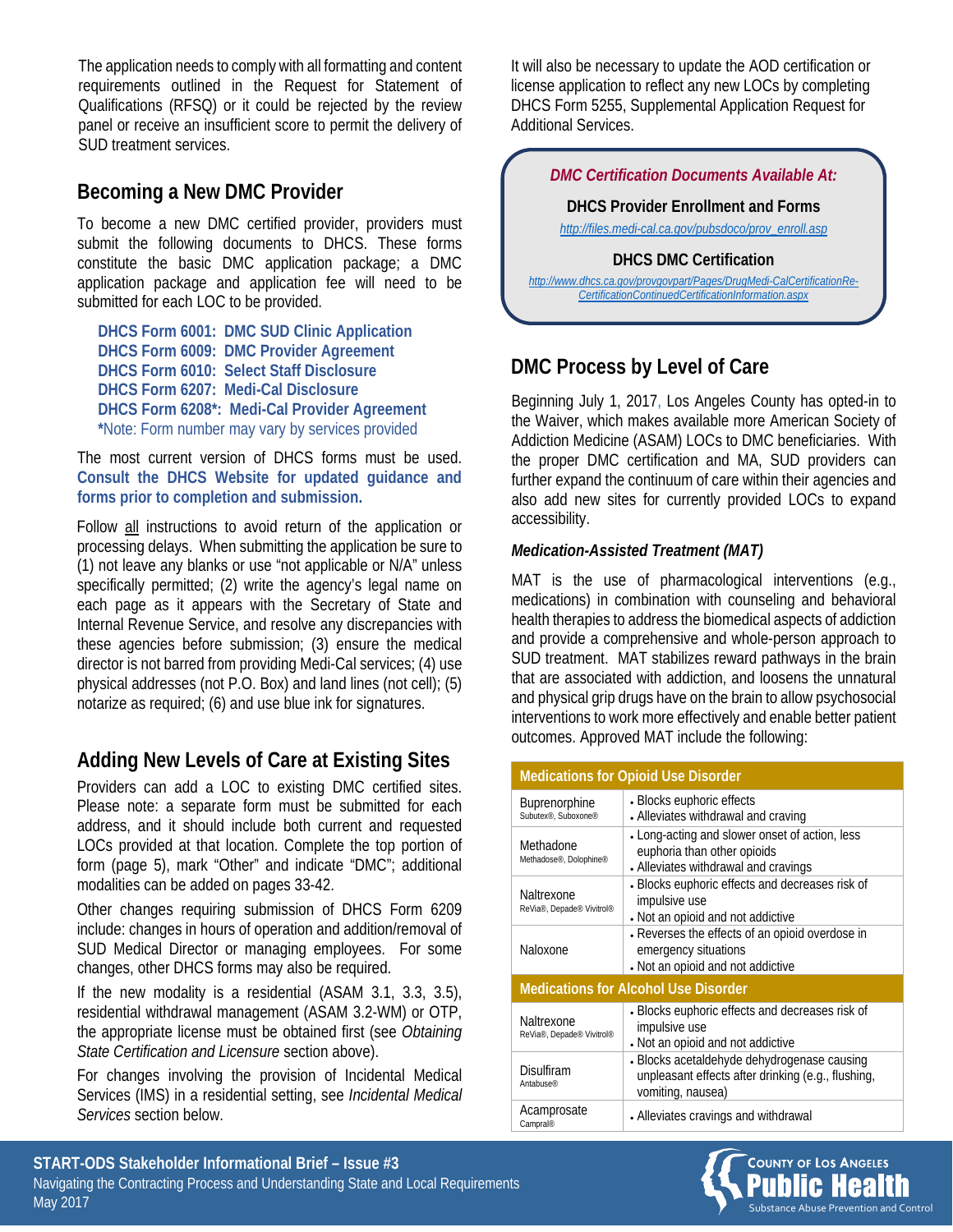Other than methadone, which is only available in OTP settings, all other MAT are available via fee-for-service (FFS) Medi-Cal and can be prescribed in non-OTP settings. Buprenorphine can be prescribed for the treatment of addiction if the SUD provider's physician has completed the application process (link provided below) and is DATA 2000 Waivered or addiction certified with an "X Number".



## *Opioid Treatment Programs (ASAM 1-OTP)*

Availability of MAT within DMC will expand under OTPs (formerly Narcotic Treatment Programs) to include methadone, buprenorphine, and disulfiram, as well as naloxone for overdose prevention. SUD providers will soon be able to refer patients to OTPs for these medications if the agency's medical director or physician is not a Medi-Cal/MAT prescriber. Other MAT will be available via general FFS Medi-Cal. Requirements to deliver MAT in OTPs are as follows:

| <b>ASAM</b> | <b>Site Type</b>                     | <b>Required License/Certification</b>                                                                                                                                                                                                   |
|-------------|--------------------------------------|-----------------------------------------------------------------------------------------------------------------------------------------------------------------------------------------------------------------------------------------|
| $1-0TP$     | DHCS-Licensed<br><b>OTP Facility</b> | (1) AOD Certification<br>(2) DMC OTP Certification<br>(3) Drug Enforcement Authority (DEA)<br>Registration<br>(4) Substance Abuse and Mental Health<br>Services Administration (SAMHSA)<br>Certification<br>(5) SAPC SUD MA for OTP/NTP |

## *Withdrawal Management (ASAM 1-WM, 2-WM, 3.2-WM)*

Between July 2017 and June 2018, there are two DMC-funded withdrawal management (WM) LOCs and limited non-DMC funded inpatient 3.7-WM and 4.0-WM beds.

- Ambulatory (Outpatient) 1-WM: No extended on-site monitoring for adults with mild withdrawal who require daily or less than daily outpatient supervision
- Residential 3.2-WM: Clinically managed residential for adults with moderate withdrawal who require all 24-hour support.
- Inpatient 3.7-WM: Clinically managed inpatient for adults with 24-hour nursing care and physician visits.
- Inpatient 4.0-WM: Medically managed inpatient for adults with 24-hour nursing care and daily physician visits.

By year two of the Waiver, ambulatory 2-WM with extended onsite monitoring will be added to the DMC benefit package.

Outpatient, Intensive Outpatient and Residential providers can and should offer the appropriate WM LOCs within their facilities to better enable patients to receive needed services.

**START-ODS Stakeholder Informational Brief – Issue #3**  Navigating the Contracting Process and Understanding State and Local Requirements Navigating the Contracting Process and Understanding State and Local Requirements<br>May 2017 Substance Abuse Prevention and Control

Requirements to deliver DMC-funded WM LOCs will be as follows. To add WM to an outpatient or residential program see DHCS' [MHSUDS Notice #15-048](http://www.dhcs.ca.gov/formsandpubs/Documents/MHSUDS_Information_Notice_15-048_Addition_of_Withdrawal_Management_(DETOX)_Services.pdf) and [FAQ.](http://www.dhcs.ca.gov/provgovpart/Documents/DMC-ODS_Waiver/DMC_ODS_MAT_FAQ_Dec_2016.pdf)

| <b>ASAM</b> | <b>Site Type</b>                             | <b>Required License/Certification</b>                                                                                                         |
|-------------|----------------------------------------------|-----------------------------------------------------------------------------------------------------------------------------------------------|
| 1-WM        | DHCS-Certified<br><b>Outpatient Facility</b> | (1) AOD Certification with Non-Residential<br>detox service authorization<br>(2) DMC Outpatient Certification<br>(3) SAPC SUD MA for WM/Detox |
| 2-WM        | DHCS-Certified<br><b>Outpatient Facility</b> | (1) AOD Certification with Non-Residential<br>detox service authorization<br>(2) DMC Outpatient Certification<br>(3) SAPC SUD MA for WM/Detox |
| $3.2-WM$    | DHCS-Licensed<br>Residential Facility        | (1) DHCS Residential License with detox<br>service authorization<br>(2) DMC Residential Certification<br>(3) SAPC SUD MA for WM/Detox         |

## *Outpatient/Intensive Outpatient Services (ASAM 1.0, 2.1)*

Outpatient services (ASAM 1.0) are provided less than nine hours per week for adults, or less than six hours per week for youth, whereas intensive outpatient services (ASAM 2.1) are provided nine to nineteen hours per week for adults and six to nineteen hours per week for youth. Requirements to deliver either of these LOCs will be as follows:

| <b>ASAM</b>    | <b>Site Type</b>                                         | <b>Required License/Certification</b>                                                          |
|----------------|----------------------------------------------------------|------------------------------------------------------------------------------------------------|
| 1 <sub>0</sub> | <b>DHCS-Certified</b><br>Outpatient (OP)<br>Facility     | (1) DHCS AOD Certification<br>(2) DHCS DMC OP Certification<br>(3) SAPC SUD MA - OP Services   |
| 2.1            | DHCS-Certified<br>Intensive Outpatient<br>(IOP) Facility | (1) DHSC AOD Certification<br>(2) DHCS DMC IOP Certification<br>(3) SAPC SUD MA - IOP Services |

Outpatient and Intensive Outpatient programs are strongly encouraged to offer ambulatory WM services and MAT to better enable patients to receive needed services and reduce access barriers.

## *Residential Services (ASAM 3.1, 3.3, 3.5)*

There are three DMC-funded residential LOCs and limited non-DMC funded inpatient 3.7 and 4.0 beds at 2 sites.

- ASAM 3.1: Clinically Managed Low-Intensity Residential Services with at least 20 hours of clinical services per week.
- ASAM 3.3: Clinically Managed High-Intensity Residential Services with at least 24 hours of clinical service per week for individuals with cognitive or other impairments who require a less intensive milieu
- ASAM 3.5: Clinically Managed High-Intensity Residential Services with at least 22 hours of clinical service per week and not population specific as individuals can successfully function within the more intensive milieu.
- ASAM 3.7: Medically Monitored, Intensive Inpatient Services with 24-hour medical monitoring but not intensive treatment.
- ASAM 4.0: Medically Monitored, Intensive Inpatient Services with 24-hour medical and nursing care with full resources of a licensed hospital.